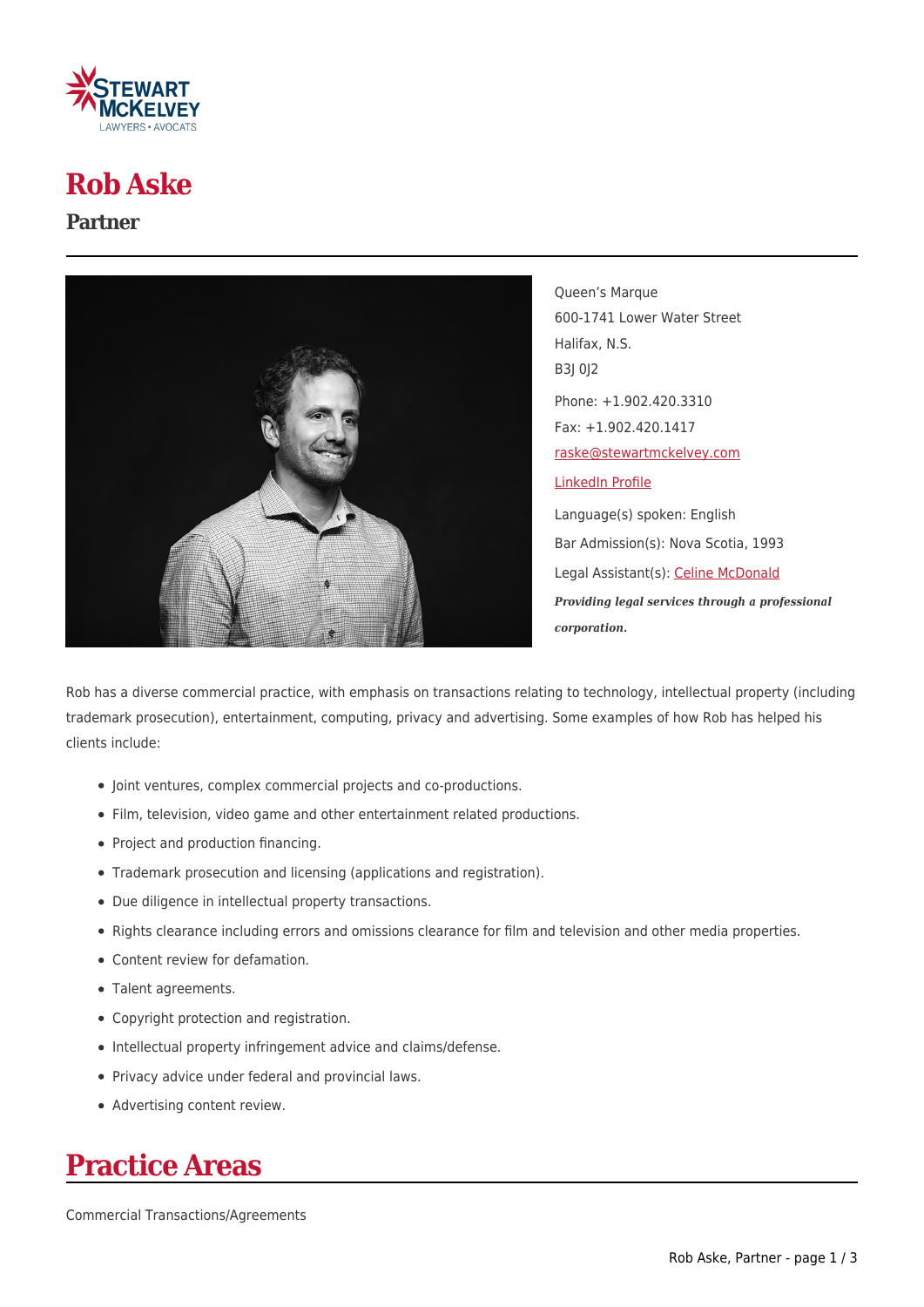

Corporate Formation/Reorganization Entertainment Information Technology Intellectual Property Media, Advertising & Marketing Privacy

## **Education & Career**

#### **Education**

Dalhousie University, LLB, 1992 Queen's University, B.Sc., 1986

### **Activities**

Member, Canadian Bar Association Director, Screen Nova Scotia Part-time faculty member teaching Entertainment Law, Schulich School of Law, Dalhousie University, 2013 – 2015 Director, Atlantic Film Festival Association, 2007 – 2012 Director, ICE Media Awards Association, 2002 – 2006

### **Accolades**

Best Lawyers 2021 & 2022 Technology Law "Lawyer of the Year" in Halifax Best Lawyers: Entertainment Law, 2009 – 2022 Best Lawyers: Technology Law, 2009 – 2022 Lexpert rating: Computer and IT Law, 2012 – 2016, 2018 – 2019 Lexpert rating: Entertainment Law, 2008 – 2009, 2018 – 2022 Lexpert rating: Intellectual Property Law, 2015 – 2016, 2018 – 2020, 2022 Martindale-Hubbell rating: BV Distinguished®

# **Thought Leadership**

Duty of honest performance in termination of commercial contracts - the Supreme Court of Canada elaborates in Callow v. Zollinger, 2020 SCC 45 January 04, 2021

Privacy practice tune-up – getting ready for the Consumer Privacy Protection Act December 07, 2020

Client Update: It's here now! Breach reporting for Canadian businesses under PIPEDA October 19, 2018